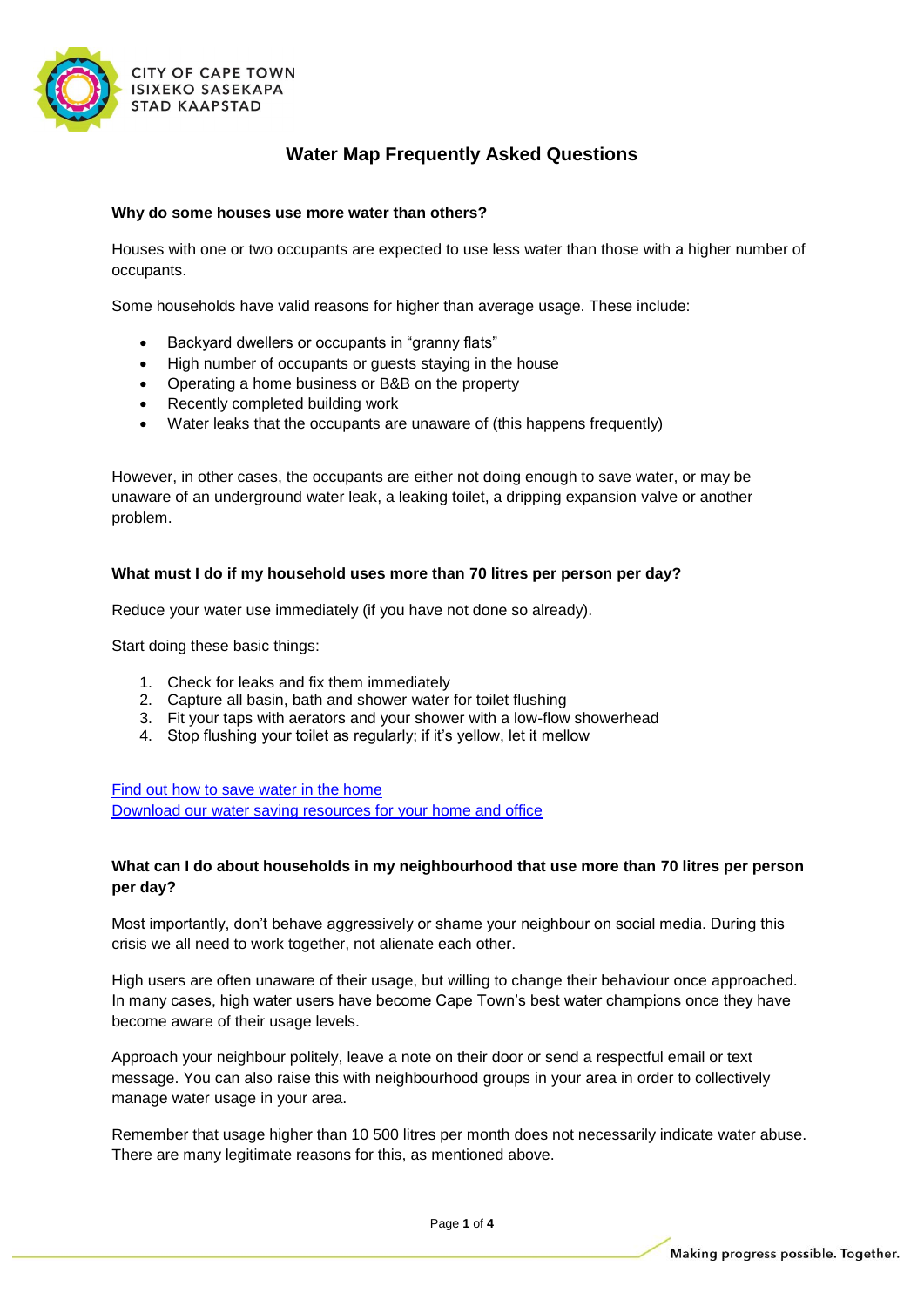## **Remember:**

- Accurate water usage can take up to two months to show up on the map, so the problem could be resolved during that time.
- At this stage, we are unable to water usage for group housing or properties with an estimated water reading. This will be added in time.
- In rare cases, there may be an error in the water usage information, the property may have the incorrect tariff land-use code or the usage information could be linked to the incorrect property on the map.

## **Why are estimated usage readings used for some properties?**

We aim to read all water meters once a month. However, there are more than 600 000 water meters in Cape Town and some are not read every month for a variety of reasons, but usually because the person tasked with reading the water meter is unable to access it.

Estimated water usage is shown as a grey dot on the map.

If your meter is inside your property you can log a [Service Request](https://eservices1.capetown.gov.za/coct/wapl/zsreq_app/index.html) to have it relocated so it can be read.

If your meter is often estimated, you could submit your meter reading yourself, using e-Services. You can [register for e-Services,](http://www.capetown.gov.za/City-Connect/Register/eservices-and-municipal-accounts/Register-for-a-municipal-account/Register%20for%20a%20municipal%20account) then activate the municipal accounts service and enter your monthly water meter readings.

## **How will estimated readings affect my green dot status on the water map?**

Estimated readings could affect your green dot status on the City's Water Map. Residents who have had their consumption estimated will rather be given a grey dot reflecting that no data exists for consumption on the property. Whilst this will cause some disappointment, it is important that we all continue to do our best to save water.

## **How are the monthly usage indicators calculated?**

Approximately 30 000 water meters are read every day throughout Cape Town. They are read once a month and an average daily usage is calculated for the period that has elapsed since the last reading.

The period between two meter readings will differ in different areas, depending on the date the reading is scheduled. If the meter is not read, the City's computer system estimates a reading based on previous use.

An average daily consumption is extracted for all single residential properties, for each month, and the values are converted to kilolitres for an "average month" (365 days  $\div$  12 months).

**Remember:** The usage will not necessarily agree with your water bill. Even though your water bill is calculated on the same water meter reading or estimated reading, it is based on a billing period that may be longer or shorter than an "average month".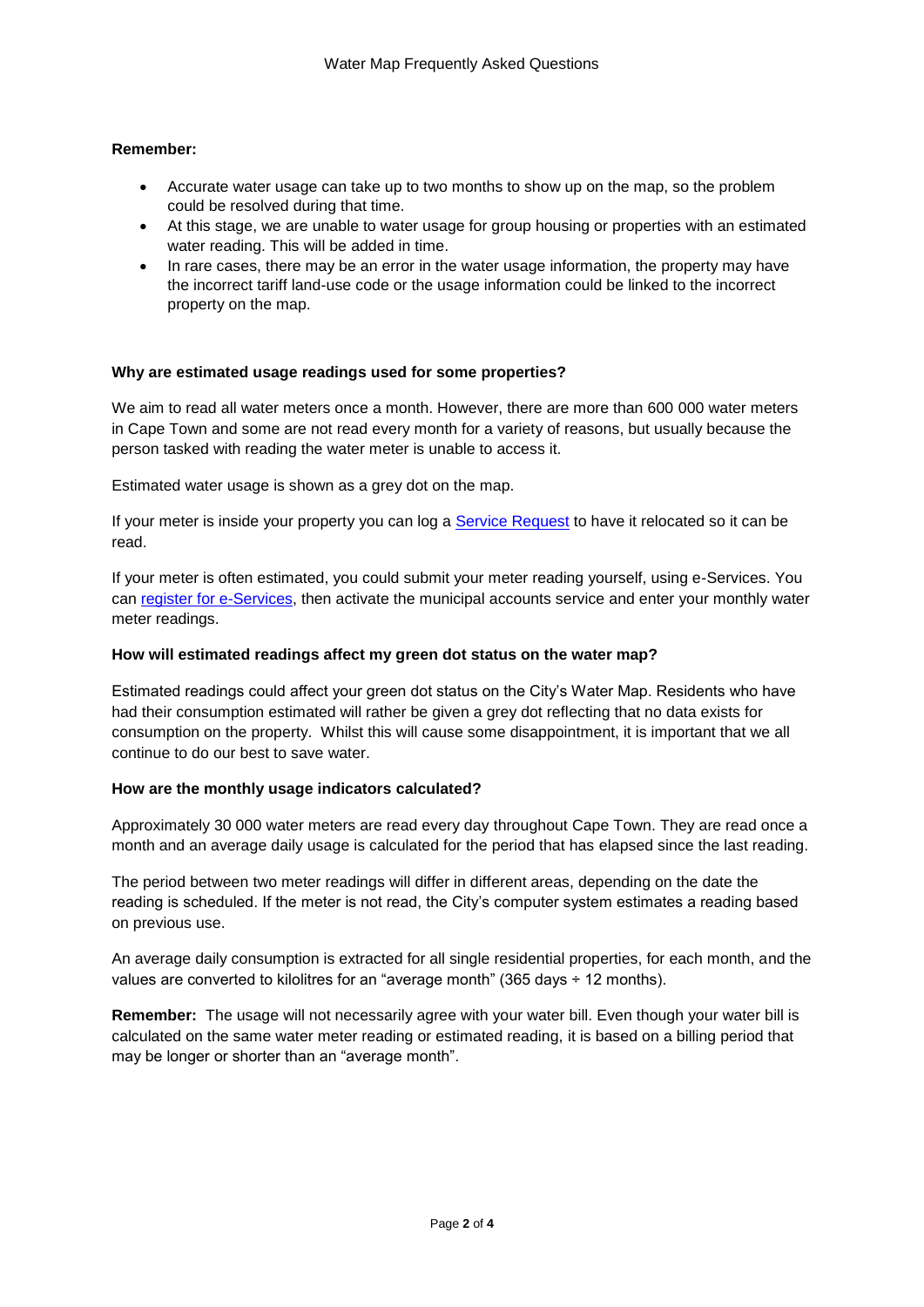## **Why don't I have a dot on my property? My consumption is less than 10.5 kilolitres per month.**

The average daily consumption benchmark of 0.197 kilolitres is required for a dark green dot and 0.345 kilolitres is required for a light green dot. If your monthly consumption exceeds 0.345 your property will not be eligible for a dot indicator.

The benchmarks are based on an "average month" and are calculated as follows:

- Dark green dot: 0.197 kilolitres per day x 365/12 = 6.0 kilolitres per month
- Light green dot: 0.345 kilolitres per day x 365/12 = 10.5 kilolitres per month

**Please note** that the daily average used for this calculation may differ from the daily average reflected in your latest municipal account due to differences in billing period. Depending on when your meter was read, this may be influence by the daily average of your previous or subsequent municipal account.

## **Where do I find my average daily usage?**

Your average daily usage can be found on the reverse side of your monthly municipal account under the *water* section. Alternatively, you can monitor your consumption online using [e-Services](https://eservices.capetown.gov.za/irj/portal).

**Remember:** The usage will not necessarily agree with your water bill. Even though your water bill is calculated on the same water meter reading or estimated reading, it is based on a billing period that may be longer or shorter than an "average month".

## **Why are water usage indicators "missing" for some properties?**

There are several reasons why information may be "missing" for some properties:

- Water use is only provided for single residential properties and not group housing, flats, commercial, industrial properties or other land-uses.
- Water use for properties using more than 10 500 litres per month or those based on estimated readings are not shown in phase one.
- Properties consisting of multiple erven will only have usage information linked to one property.
- Usage will also be missing for properties where there is a problem with the data, although this is relatively rare. Some single residential properties may have the incorrect land-use tariff category assigned to them or we may have been unable to assign the information to the correct property on the map.

## **What if I disagree with my water usage?**

Remember, the usage indicated on the map may include water use from up to two months previously and therefore will differ from what is indicated on your municipal account.

The information shown on the Water map is NOT used for billing purposes.

If you still disagree, you may send an email to [water.map@capetown.gov.za](mailto:water.map@capetown.gov.za) including your account number, your address, your erf number (number shown on your property on the map) and copies/photographs of your **last three water bills**. We will attempt to investigate all reported errors, but please understand that in the context of this crisis, we may not always have resources to look into every single reported error.